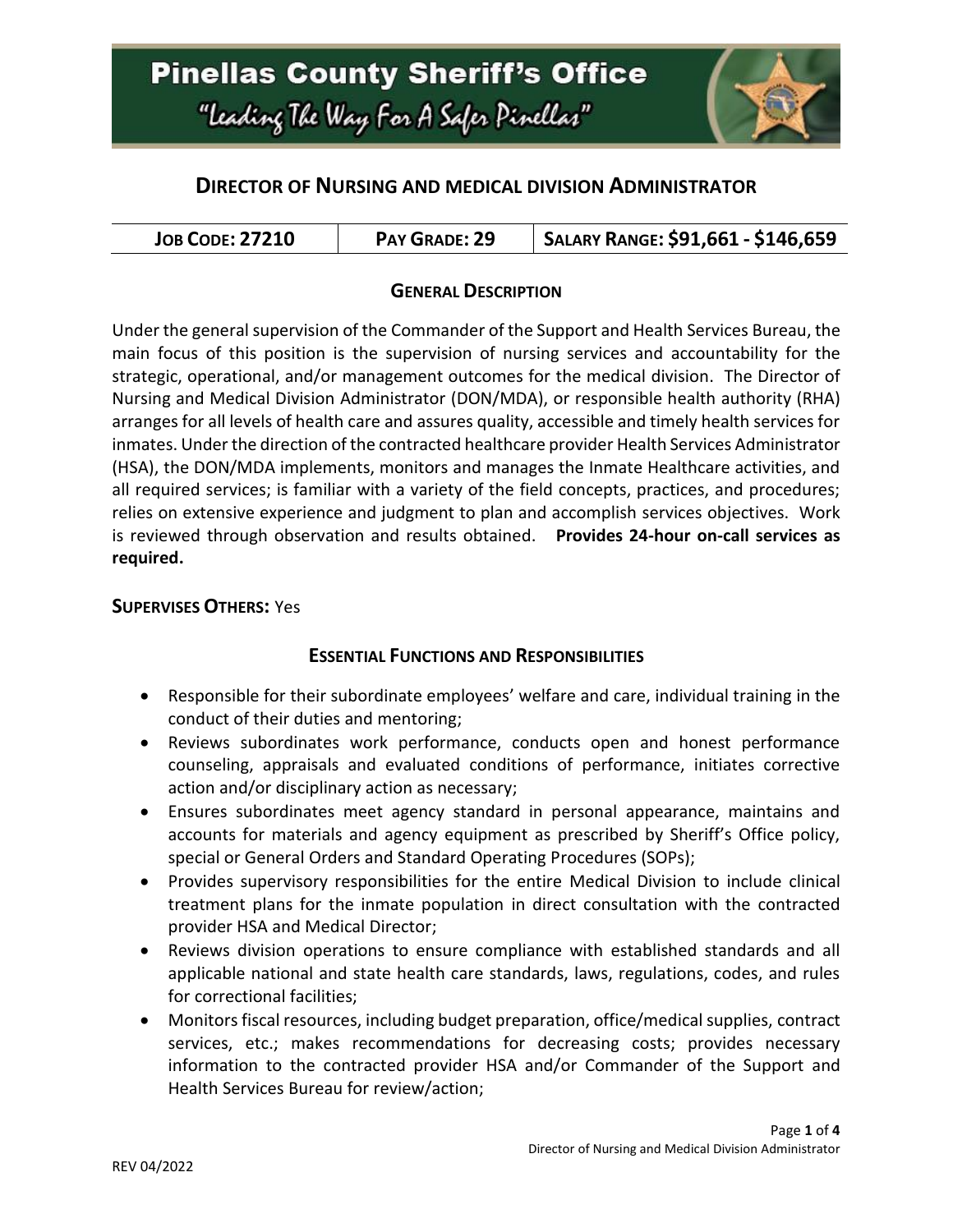## **Pinellas County Sheriff's Office** "Leading The Way For A Safer Pinellar"



- Oversees and monitors processes to assure compliance with all healthcare related accreditation standards; notifies appropriate personnel of any deviations from standards.
- Under the direction of the contracted provider HSA, reviews, revises, and annually approves site specific healthcare policies and procedures, job descriptions, staffing analysis, healthcare training for corrections and health care personnel, orientation lesson plans, emergency response plans, patient and staff safety systems, nursing assessment protocols, etc.;
- Develops mechanisms to assure the appropriate type and scope of service is provided and properly monitored; coordinates care among multidisciplinary health care providers;
- Under the direction of the contracted provider HSA, monitors the implementation and effectiveness of health services policies, procedures, and programs; ensures that all patients receive quality care in keeping with community standard;
- Directs, monitors and maintains a quality management and cost containment program; recommending methods for improving operation, efficiency, workload, and cost effectiveness;
- Monitors all potential inmate catastrophic illnesses and the use of available resources to maintain costs; monitors the use of pharmaceutical, diagnostic and contract service costs;
- Assists in recruiting and obtaining written agreements with contracted professional providers; monitors the services rendered by contract providers;
- Reviews collected data, performs analysis and trending from monthly statistical reports along with explanations and recommendations;
- Monitors the recruitment, retention, orientation, and performance of all PCSO medical division personnel; ensures appropriate licensure and certification for all division personnel;
- Oversees employee health training and new member orientation;
- Attends health and administrative meetings as required; ensures the proper flow of relevant information to detention and PCSO Medical Division personnel;
- Conducts performance evaluations, remedial training, and discipline when necessary and appropriate;
- Reviews and improves operational procedures to mitigate risk and program inefficiencies;
- Reviews and approves payroll, overtime, uniform disbursement and healthcare related invoices;
- Works closely with the contracted provider HSA, contracted Medical Director and Department of Detention and Corrections staff to assure the goals of the organization are met;
- Participates in Sheriff's Office recruitment and community relations activities as directed.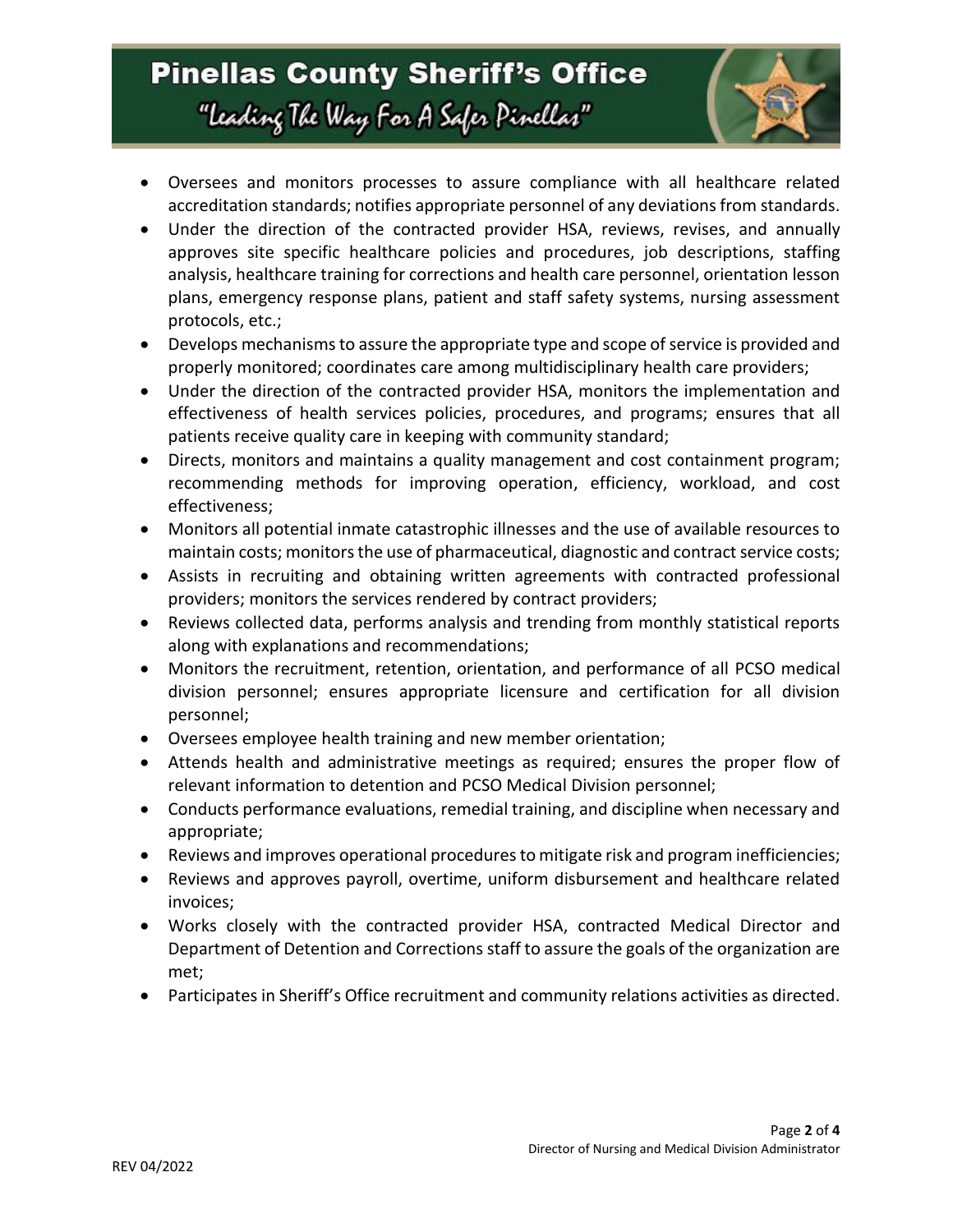# **Pinellas County Sheriff's Office** "Leading The Way For A Safer Pinellar"



Regular and reliable attendance is required as an essential function of the position.

This position is considered essential and, in the event of an emergency or natural disaster, will be required to report to work.

This list is not intended to be all-inclusive and you may not be responsible for every item listed. The employer reserves the right to assign additional functions and responsibilities as necessary.

### **QUALIFICATIONS**

- Graduation from an accredited college or university with a Bachelor's Degree in a health-related field; Master's Degree in Business or health-related field preferred AND
- Six (6) years' leadership experience administering correctional facilities healthcare programs or their equivalent
- Or equivalent combination on education and experience
- Currently licensed as a Registered Nurse (RN) in the State of Florida Or higher license
- Certified Correctional Health Professional (CCHP) Must obtain within 1 year of position start date
- CPR or ACLS certification
- Must possess a valid Florida driver's license
- Consideration for this position requires a credit check

#### **KNOWLEDGE, SKILLS, AND ABILITIES**

- Knowledge, skill, and experience in management as required for the day to day effective management of the fiscal, human resource, and quality of service needs for the division
- Knowledge of budget development, preparation and maintenance as applied for daily operations and assisting with meeting organizational fiscal responsibilities
- Communication skills, both verbal and in writing, as necessary for successful performance of job duties
- Ability to compile, organize, and analyze data, research, and prepare reports and assist with day to day monitoring/planning of strategic/operational goals and objectives
- Knowledge and experience in correctional healthcare operations to include NCCHC, ACA, and FMJS accreditation standards
- Working knowledge of Microsoft Word, Excel, and Publisher
- Ability to perform all functions of the job classification without posing a direct threat to the health or safety of other individuals in the workplace